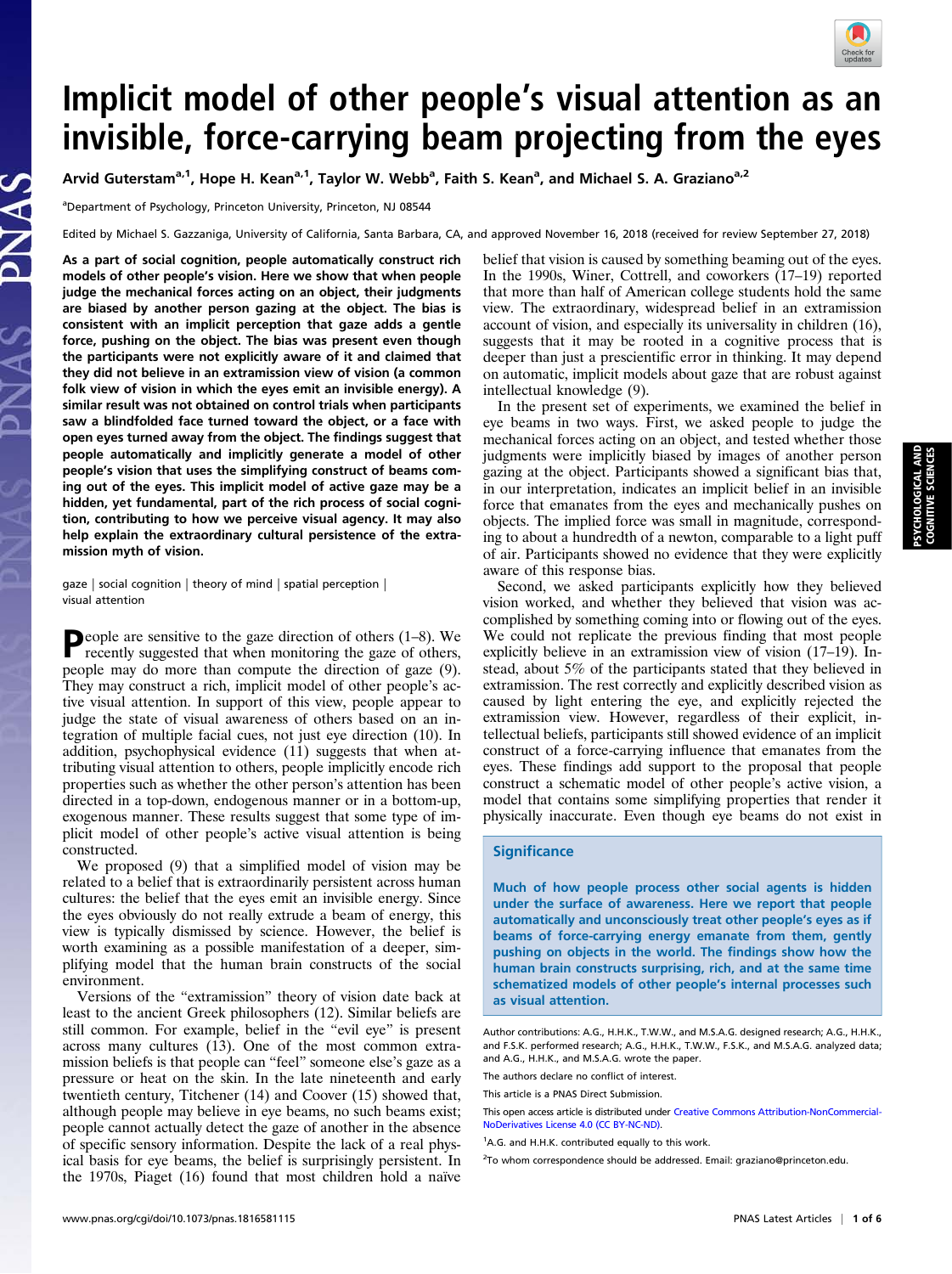reality, and even though most people do not intellectually believe in them, they may exist as a part of the rich, implicit social model that we naturally apply to seeing agents.

#### Methods for Experiment 1

Subjects. To study a large sample of subjects, we used the Amazon Mechanical Turk subject pool, which allows paid subjects around the United States to participate in experiments on remote terminals. Each subject was paid \$1.50. All subjects provided informed consent, and all procedures were approved by the Princeton Institutional Review Board. In the tilt-estimation task, 157 subjects (17 to 65 y, 55 female) were tested. We aimed for 150 subjects on the basis of pilot data, and extra subjects were added to compensate for possible attrition.

After performing the experimental task, the subjects answered a series of questions about how vision works. An additional 567 subjects were also given the vision questionnaire. Thus, a total of 724 subjects answered the questionnaire. Demographic information on the full sample is given in Results for Experiment 1 and Table 1.

Experimental Design. The behavioral task required each participant to judge the tilt at which a paper tube would likely topple over. After reading the task instructions on a monitor, the subject saw a video performed by an actor. Two real paper tubes of different sizes, resting upright on a table, were tilted to the same angle such that one fell over and the other tipped back upright and remained standing. The video demonstrated the critical angle, the angle at which the tube can no longer right itself but instead will fall over. The subject then began the task trials.

On each trial, the subject saw a display (Fig. 1) including a rectangle representing a paper tube resting upright at the center of a table, and a human face to one side, in profile, facing the tube. The face was a photograph of a young man. Fig. 1 shows a cartoon to avoid privacy issues, but otherwise shows the stimulus accurately. Because of the use of subjects at remote terminals, we could not control the distance of the subject to the screen, and therefore the size of the image in visual degrees could not be specified. On a standard screen, the gray rectangular area that encompassed the stimuli was displayed at ∼23 cm across.

The tube could be one of two thicknesses and one of two heights. It could be tall and thin as shown in Fig. 1, short and fat at half the height and twice the width as the one shown in Fig. 1, short and thin, and tall and fat. The four tube types varied randomly among trials to prevent subjects from performing in a rote manner. A vertical line was superimposed on the tube. The line could be tilted toward the left by using the F key on the keyboard, and tilted to the right with the J key. An arrow beneath the tube, pointing either left or right, indicated which direction of tilt was required.

The subject was instructed to adjust the tilt of the line until it matched the estimated critical tilt angle for the tube, the threshold angle at which the tube would be likely to fall over. Having adjusted the line to the desired angle, the subject then clicked a response button to indicate the trial was over. The next trial then began. No time limit was imposed. Subjects took as long as needed on each trial, typically around 5 s.

During the trial, as soon as the subject began to tilt the vertical line, the image of the tube disappeared. All other elements in the display remained. We removed the tube for several reasons that became apparent during pilot testing. If subjects tilted the rectangular image of the tube itself, the task could in principle be reduced to a simple algorithm: Tilt until the top corner of the rectangle is directly above the opposite bottom corner. That stereotyped trick would prevent subjects from using intuition about natural movement and forces. If the tube remained on the screen, untilted, while subjects tilted the vertical line on top of it, then the image of the tube could provide a visual scaffold that again might allow subjects to find a stereotyped algorithm. For these reasons, as soon as the subject began tilting the line, the image of the tube disappeared from the display, preventing the subject from relying on any simple visual trick to solve the task.

The face gazing toward the tube could be in four configurations. It could be on the left facing rightward toward the tube (as in Fig. 1), or it could be on the right facing leftward. It could have open eyes (as in Fig. 1), or its eyes could be covered by a thin black blindfold. Only one face image was used for all trial types. The image was mirror-reflected for placement on the left or right, and the blindfold was added to the image digitally to cover the eyes. The reason for using the same face image was to ensure that the visual stimulus was as consistent as possible across all trial types.

These manipulations resulted in 32 trial types: two tilt directions (to the left versus the right); four tube shapes; two face locations (looking at the tube from the left or from the right); and two gaze conditions (eyes open or covered). Trial types were presented in a randomized, counterbalanced manner. For analysis, trial types were collapsed into four major conditions: The instructed direction of tilt could be toward or away from the face; and the

Table 1. Demographic results for all subjects in experiment 1, versus subjects who reported some form of extramission belief

| Category                              | All (%)  | Extramission belief (%) |
|---------------------------------------|----------|-------------------------|
| Male                                  | 386 (53) | 9(26)                   |
| Female                                | 331 (46) | 24 (71)                 |
| Under 18 y                            | 2(0.3)   | 0(0)                    |
| 18 to 24 y                            | 72 (10)  | 3(9)                    |
| 25 to 34 y                            | 300 (41) | 16 (47)                 |
| 35 to 44 y                            | 197 (27) | 7(21)                   |
| 45 to 54 y                            | 94 (13)  | 6(18)                   |
| 55 to 64 y                            | 41 (6)   | 1(3)                    |
| 65 and up                             | 11(2)    | 0(0)                    |
| Completed some high school            | 4(0.5)   | 0(0)                    |
| High school graduate                  | 92 (13)  | 6(18)                   |
| Completed some college                | 162 (22) | 8(24)                   |
| Associate degree                      | 92 (13)  | 4 (12)                  |
| Bachelor's degree                     | 271 (37) | 12 (35)                 |
| Completed some postgraduate           | 14(2)    | 1(3)                    |
| Master's degree                       | 68 (9)   | 2(6)                    |
| Other advanced degree beyond master's | 1(0.2)   | 0(0)                    |
| PhD or MD                             | 13(2)    | 0(0)                    |
| Midwest US                            | 138 (19) | 6(18)                   |
| Northeast US                          | 136 (19) | 7(21)                   |
| Southeast US                          | 199 (27) | 10 (29)                 |
| Southwest US                          | 70 (10)  | 4 (12)                  |
| West US                               | 181 (25) | 7(21)                   |

The column for "all" includes all 724 subjects. The column for "extramission belief" includes the subset of 34 subjects who reported belief in some form of an extramission account of vision. In each cell, both the number of subjects and the percent of total are shown. Because not every subject answered every question, the percentages do not necessarily add to 100.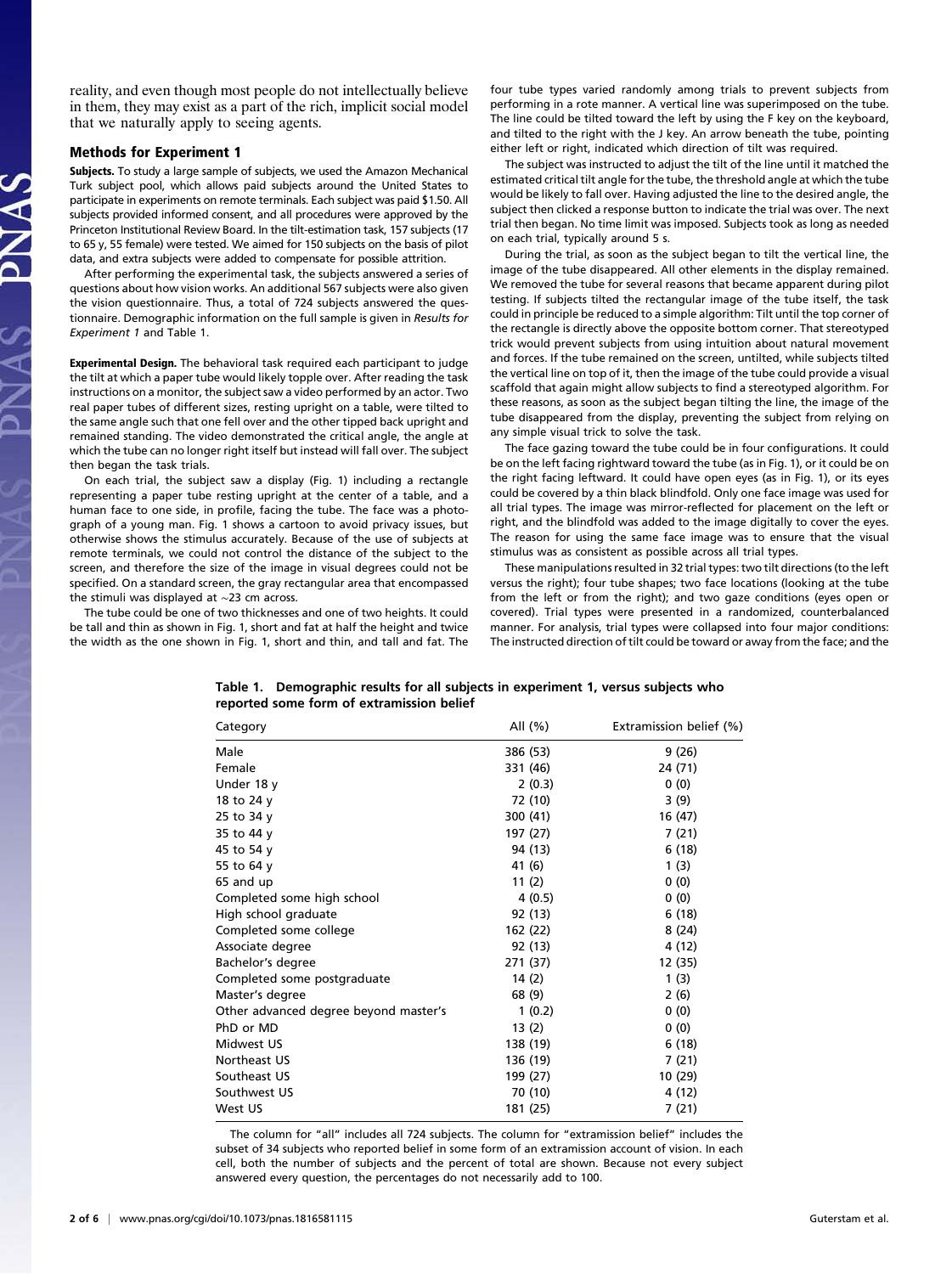

Fig. 1. Example display from the experimental task. (Top) The white rectangle represents a paper tube. The face shown is a cartoon but in the actual stimulus material was a photograph. (Bottom) On each trial, subjects used specified keys on a keyboard to tilt the vertical line in the direction of the green arrow, to estimate the critical angle at which the tube would fall over. As soon as tilting began, the white tube disappeared to remove any guiding visual scaffold. Subjects clicked a response button to indicate their final choice, before moving to the next trial. A typical final tilt angle is shown here. The following factors were randomly varied across interleaved trials: whether the face was on the left or the right (always facing the tube); whether the face had open eyes or was blindfolded with a thin blindfold that covered just the eyes; whether the instructed direction of tilt was toward or away from the face; and the shape of the tube (four possible shapes).

face could have eyes open or covered. Each subject performed 64 trials, and thus 16 trials per major condition.

The experimental conditions (eyes open) were analyzed first. We hypothesized that subjects would implicitly perceive a physical influence emanating from the eyes and pushing against the paper tube. If so, then the estimated critical tilt angle should be larger when the tube was tilted toward the face, because the force emanating from the eyes should help support the tube, allowing it to be tilted more steeply before falling over. Likewise, the estimated critical angle should be smaller when the tube was tilted away from the face, because the force emanating from the eyes should push the tube in the direction of its tilt, causing it to fall at a shallower angle. To capture this asymmetry, for each subject we computed a difference score,  $D =$  [the average angular deviation from vertical when the tilt was toward the face] – [the average angular deviation from vertical when the tilt was away from the face]. We predicted that across subjects, D would be significantly larger than 0.

For the control conditions (eyes covered), we again computed D. We predicted that with a blindfold covering the eyes, the implicit construct of a force emanating from the eyes and pushing on the tube would no longer be present. We therefore predicted that across subjects, in the blindfold trials, D would not be significantly larger than 0.

Of the 157 subjects, 10 were removed from analysis due to poor performance. They either mistook the instructions by tilting the line in the wrong direction, or their mean tilt angles were statistical outliers. Our rationale was that if a subject tilted the line to an implausibly large (almost horizontal) angle, it suggested the subject may have mistaken the instructions. As a result, 147 subjects remained in the final analysis.

Questionnaire. After the subjects performed the tilt-estimation task, they were asked a series of questions. Each question appeared individually on the screen and subjects typed an answer before progressing to the next question. In that way, each successive question could not bias the answers to previous questions.

Two questions probed what subjects thought the purpose of the experiment might be. The first was: "In two or three sentences, what do you think the purpose is of the experiment you just completed? What do you think we were studying?" The second question was more specific: "Do you think the person in the display affected your responses?" The purpose of these questions was to determine whether subjects guessed that we were testing the effect of a belief in, or perception of, anything emitted from the eyes.

Subjects were then asked to briefly describe how they believed vision worked. Two questions were asked. First: "Please explain how eyesight/vision works in one to two sentences." Second, subjects were asked a more specific question: "Do you intuitively think of vision as a process where something is leaving your eye or as a process where something is coming into your eye?" The purpose of these questions was to probe subjects' possible explicit beliefs in extramission.

## Results for Experiment 1

Questionnaire. None of the 157 subjects in the tilt-estimation task indicated that they had a correct understanding of the purpose of the experiment. Not a single subject proposed that the experiment might be related to something emitted from the eyes, or to a specific, perceived mechanical or physical effect of gaze on the tube. Fifteen subjects (9%) indicated that they thought the face in the display affected their responses, reporting that the face was distracting, or that it "probably" affected their responses but were unaware of how. In the two questions pertaining to vision, 6 of the 157 subjects in the tilt-estimation task indicated that vision operates by something coming out of the eye rather than going in, and one subject indicated that vision works by a combination of something coming out and going in. Thus, seven subjects (4.5%) reported some belief in extramission.

We asked the vision questions of an additional 567 subjects, resulting in a total of 724 subjects who participated in the vision survey. Table 1 shows the demographic spread based on information collected by the Mechanical Turk interface. The participants covered a wide range of ages, education, and geographic regions of the United States. Of this sample, 68 failed to answer the questions in an interpretable way. Of those remaining, 16/656 (2.4%) reported a belief that vision was accomplished solely by means of extramission, 18/656 (2.7%) reported a belief that vision involved both extramission and intromission, and 622/ 656 (94.8%) reported the physically correct view that vision involves only intromission. Thus, 34/656 (5.1%) expressed a belief in some form of extramission. A common explanation among this group, in their written answers, was that vision involved light reflecting from the eyes. For example, "Light enters the eye and there is a reflector piece inside the eye. The reflector reflects the light back out and hits the object allowing the eye to see it."

Tilt Judgments. Subjects estimated the critical tilt angle, the angle at which a paper tube should fall over. The mean angle (17.7°) was not crucial to the hypothesis. The important measure was the difference in tilt angle,  $D =$  [the angle when the tilt was toward the face depicted in the display] − [the angle when the tilt was away from the face]. The mean across subjects of this difference score is shown in Fig. 2A.

In the experimental trials, when the face in the image had open eyes gazing toward the tube, subjects estimated a critical tilt angle that was asymmetric. On average, they estimated that the tube could be tilted by approximately two-thirds of a degree more steeply when the tilt was toward the face than when the tilt was away from the face  $(D = 0.64^{\circ}, \text{SE } 0.23)$ . This difference was statistically significant (two-tailed t test,  $t = 2.75$ , df 146,  $P =$ 0.006). It is consistent with the subjects treating the eyes as though a force were emanating from them, pushing on the tube. Given that force, the tube can be tilted more steeply toward the face before falling over, because the force should help hold up the tube, whereas the critical angle away from the face should be shallower, because the force should help topple the tube. Given the force required to bias the angle of a tube that has the weight of a standard sheet of paper, the eye beams would have had to exert a force on the order of one hundredth of a newton. In practical terms, subjects appeared to attribute a gentle influence, similar in magnitude to a barely detectable breeze, to the open eyes looking at the tube.

In interleaved control trials, when the face was still present but the eyes were covered with a blindfold, the difference disappeared. The critical tilt angle toward the face was not significantly different from the critical tilt angle away from the face  $(D = 0.15^{\circ}, \text{SE } 0.21, \text{ two-tailed } t \text{ test}, t = 0.71, \text{ df } 146, P = 0.479).$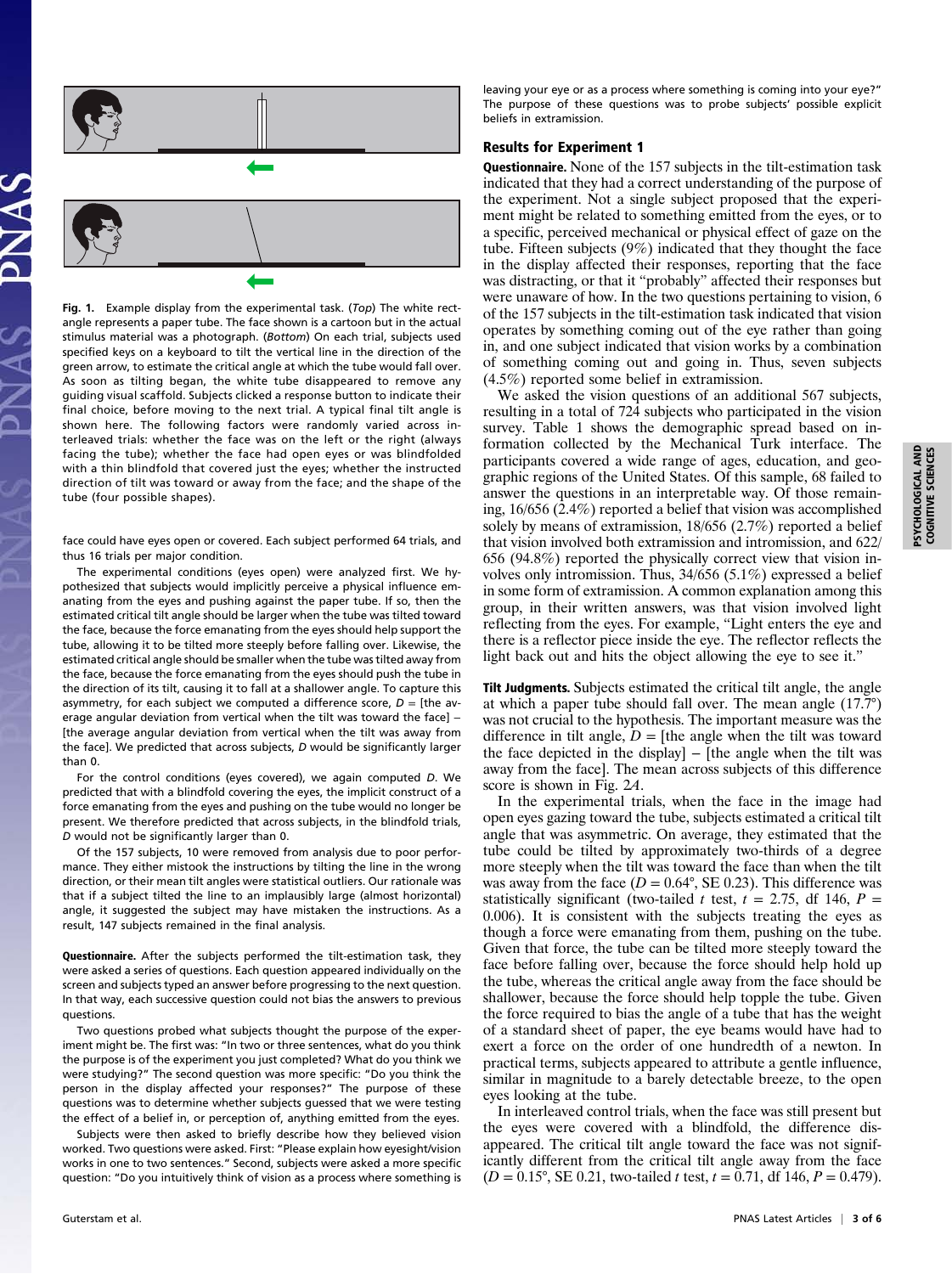

Fig. 2. Angular deviation caused by perceived influence of gaze. (A) Experiment 1. Mean results for 147 online subjects. A difference score was computed for each subject:  $D =$  [mean angular deviation from vertical, when the tilt was toward the face] − [mean angular deviation from vertical, when the tilt was away from the face]. Bars show the mean value of D averaged across subjects. Error bars show SE. The first bar shows D when the face in the display had open eyes. The second bar shows D when the face had blindfolded eyes. The asterisk indicates  $D$  significantly greater than 0,  $P <$ 0.05. See text for statistical details. (B) Experiment 2. Mean results for 25 inlaboratory subjects. The first bar shows D when the head in the display faced the tube. The second bar shows D when the head faced away from the tube. (C) Experiment 3, group 1. Mean results for 15 in-laboratory subjects who were told the unblindfolded head was looking at the tube. (D) Experiment 3, group 2. Mean results for 15 in-laboratory subjects who were told the unblindfolded head was looking past the tube, at the farther wall.

We repeated the analysis after removing the seven subjects who reported an explicit belief in an extramission account of vision. (Of the seven, one had already been eliminated due to mistaking the instructions and tilting in the wrong direction.) The results for the remaining subjects were substantially the same. When the face had open eyes,  $D$  was significantly greater than zero ( $D = 0.64^{\circ}$ , SE 0.24, df 140,  $t = 2.70$ ,  $P = 0.008$ ). When the face was blindfolded,  $D$  was not significantly greater than zero ( $D = 0.17^{\circ}$ , SE 0.22, df 140,  $t = 0.79$ ,  $P = 0.430$ ). Thus, even among people who explicitly reported a belief in the correct intromission view of vision, the gaze of the face biased tilt judgments in a manner consistent with a perceived force emanating from the eyes.

## Experiment 2

The online subject pool used in experiment 1 is helpful for large samples and broad demographics but prevents precise control over stimulus presentation. We therefore repeated the experiment in the laboratory on 31 volunteers (18 to 30 y, 24 women). Six were eliminated for poor performance suggesting a misunderstanding of the tilt task. Subjects sat stabilized by a chinrest 54 cm from the monitor and used key presses on a standard keyboard for behavioral responses. Visual stimuli were presented using Matlab (The MathWorks) and the Psychophysics Toolbox

(20). Eye position was measured with an infrared eye tracker (SR Research EyeLink 1000 Plus). In the stimulus display (Fig. 1), the head was 15° lateral to the central paper tube.

Our reason for testing the effect of a sighted face and a blindfolded face in experiment 1 was that both faces have the same intrinsic direction pointing at the tube, but one has open eyes and the other covered eyes. However, subjects might spend more time looking at a head with open eyes, the redistribution of the subjects' attention in some manner affecting tilt judgment. To address this possibility, experiment 2 used the same design but replaced the blindfolded head with a head that still had open eyes but was facing away from the tube.

Fig. 2B shows the result. The effect was replicated. When the head was looking at the tube,  $D$  was significantly greater than  $0$ , suggesting that tilt judgments were biased as if a beam from the eyes pushed on the tube ( $D = 0.67^{\circ}$ , SE 0.30, df 24,  $t = 2.22$ ,  $P =$ 0.037). When the head was facing away,  $D$  was not significantly greater than 0 ( $D = -0.26^{\circ}$ , SE 0.24, df 24,  $t = -1.08$ ,  $P = 0.290$ ).

We examined the distribution of eye movements throughout the time window from start to end of each trial, and found no evidence that subjects looked more at the head when it was turned toward the tube than when it was turned away. Subjects tended not to look at the head, presumably because it was taskirrelevant. Moreover, it was positioned far (15°) from the centrally placed tube, the task-relevant item. Subjects looked in the area of the tube (an area  $10^{\circ}$  wide  $\times$   $11^{\circ}$  high, centered on and encompassing the tube) 99.13% of the time, and in an equalsized area centered on and encompassing the head 0.57% of the time. The small proportion of time spent looking at the head did not depend significantly on whether the head was facing toward or away from the tube (Table 2).

## Experiment 3

We performed another in-laboratory experiment, repeating the paradigm used in experiment 1 in which the head could have eyes open or blindfolded. In experiment 3, subjects were randomly assigned to two groups. Group 1 ( $n = 15$ , 18 to 31 y, 7 women) was told that when the eyes were open, the head was looking at the tube. Group 2 ( $n = 15$ , 18 to 27 y, 7 women) was told that when the eyes were open, the head was looking past the tube at the far wall. To ensure that subjects understood which object the head was supposedly looking at, we gave the subjects a related task. In each trial, the tube could be colored either red or blue, and the wall distant from the head was given the opposite color (blue or red). In group 1, subjects were told that Kevin, the person in the image, was interested in the tube's color. At the start of each trial, once the stimulus display appeared, subjects saw the written prompt, "Does Kevin see a red tube?" Subjects answered by typing Y or N. To answer the question correctly, subjects had to note the color of the tube and whether the head had eyes open or blindfolded. After answering this initial question, subjects then saw the prompt, "Now please indicate the critical 'tipping point angle' of the paper tube." In this second

| Table 2. Distribution of eye position in experiment 2 |  |  |
|-------------------------------------------------------|--|--|
|-------------------------------------------------------|--|--|

| Tube         | Head       |  |
|--------------|------------|--|
| 99.13 (0.05) | 0.57(0.03) |  |
| 99.10 (0.06) | 0.59(0.04) |  |
| 1.59         | $-1.28$    |  |
| 0.125        | 0.212      |  |
|              |            |  |

Mean percent of looking time among subjects for two display regions, one around the head (an area 10° wide  $\times$  11° high, centered on and encompassing the head) and an equal-sized area centered around the tube. Numbers in parentheses are SE. Statistical comparison between "head facing tube" and "head facing away" conditions used repeated-measures, twotailed t tests.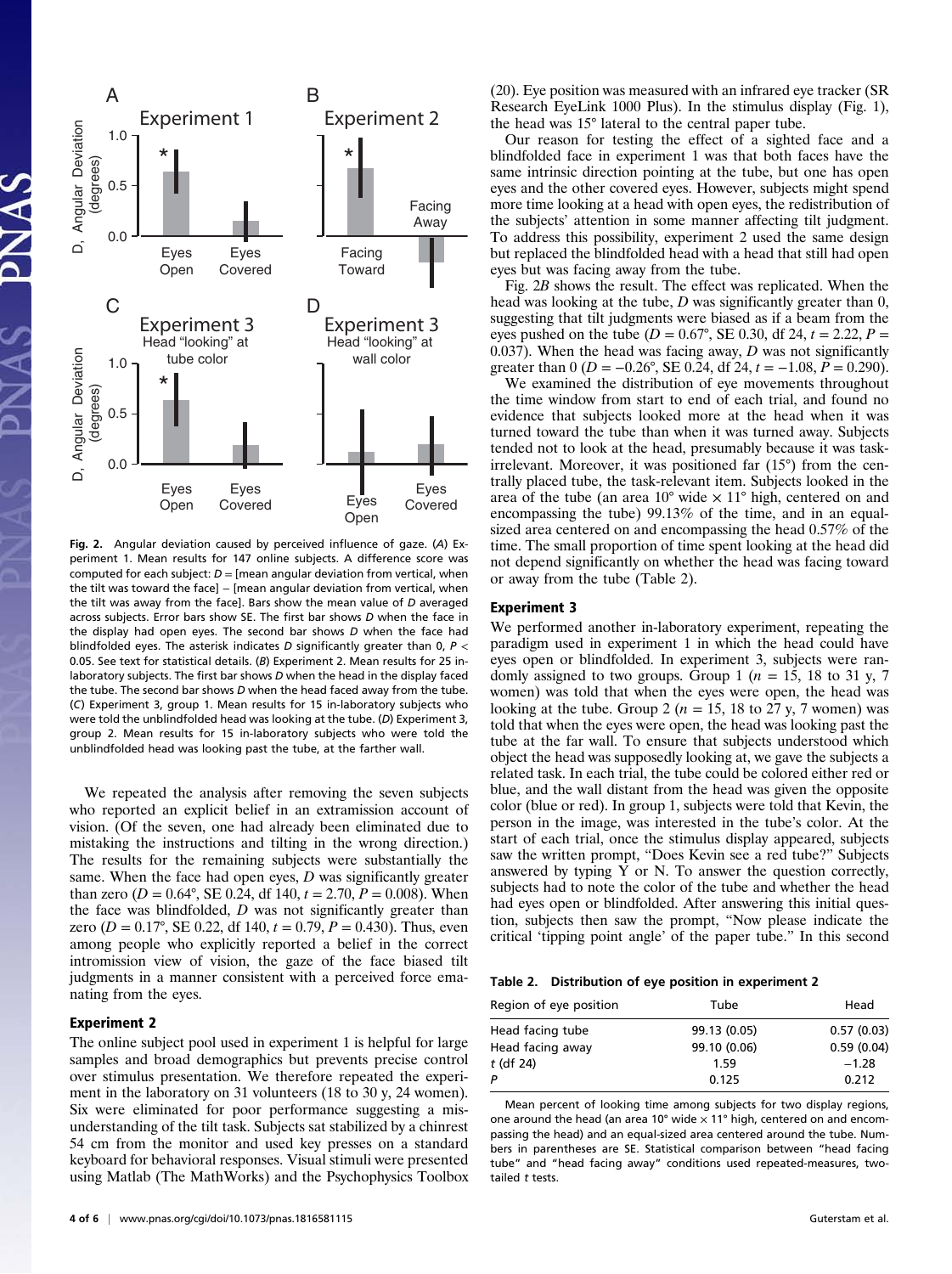phase of the trial, subjects performed the same tilt judgment as in the previous experiments. In group 2, subjects were told that Kevin was looking past the tube, checking whether the wall to the opposite side was red. At the start of each trial, subjects saw the prompt, "Does Kevin see a red wall?" The task was otherwise the same. Both groups saw the same stimulus displays, with the same head oriented in the same way, and the same colored tube and colored wall; only the instructions differed. All subjects performed the color task at low error rates (mean % accuracy 98.1, SE 0.79).

Fig. 2C shows the results for group 1 subjects. Once again, the primary effect was replicated. When the head looked at the tube, D was significantly greater than 0, consistent with a beam emanating out of the eyes and pushing on the tube  $(D = 0.63^{\circ})$ , SE 0.26, df 14,  $t = 2.43$ ,  $P = 0.029$ ). When the head was blindfolded, D was no longer significantly greater than  $0 (D =$ 0.18°, SE 0.24, df 14,  $t = 0.76$ ,  $P = 0.459$ ).

Fig. 2D shows the result for group 2 subjects. For the first time in these experiments, the effect of the eyes aimed toward the tube disappeared. When subjects thought that Kevin was looking past the tube at the far wall, they no longer responded as if a beam from the eyes pushed on the tube  $(D = 0.12^{\circ}, \text{SE } 0.42, \text{ df})$ 14,  $t = 0.28$ ,  $P = 0.78$ ). When the head was blindfolded, again no effect on tilt was obtained ( $D = 0.20^{\circ}$ , SE 0.30, df 14,  $t = 0.67$ ,  $P = 0.51$ .

The color question required participants to attend to the object (the tube or the wall) at which the head was supposedly looking. However, on each trial, subjects finished the color question (taking a mean of 1.9 s) before performing the tiltestimation phase of the trial (taking a mean of 5.7 s). There was no reason to suppose that during the tilt-estimation phase, fixation would be affected by the earlier question about color. An analysis of eye movement during the tilt-estimation phase confirmed that there was no significant difference in distribution of eye position between conditions (Table 3).

#### Experiment 4

We collected a final in-laboratory dataset on a new set of participants ( $n = 17$ , 18 to 22 y, 12 women). The paradigm was the same as in experiment 2 except in the following ways. First, only eyes-open trials were used. Second, participants were told that the tubes were made of concrete and weighed more than 10 lbs. If the angular deviation replicated in the previous three experiments was caused by an implicit perception of a weak force emanating from the eyes, then the deviation should disappear in the case of a heavy object. If, instead, the angular deviation was caused by a low-level visual tilt illusion, it should persist unchanged. The deviation disappeared. D was not significantly different from 0 ( $D = 0.11^{\circ}$ , SE 0.18, df 16,  $t = 0.61$ ,  $P = 0.553$ ).

Table 3. Distribution of eye position in experiment 3

| Region of eye position | Head       | Tube         | Wall       |
|------------------------|------------|--------------|------------|
| Head looks at tube     | 1.04(0.30) | 97.86 (0.73) | 0.27(0.13) |
| Head looks at wall     | 1.02(0.35) | 97.51 (0.78) | 0.21(0.14) |
| $t$ (df 28)            | 0.05       | 0.32         | 0.30       |
| P                      | 0.962      | 0.749        | 0.769      |

Mean percent of looking time among subjects for three display regions, one around the head (an area 10° wide  $\times$  11° high, centered on and encompassing the head), one around the tube (an area 10° wide  $\times$  11° high, centered on and encompassing the tube), and one around the wall opposite the head (an area 5 $\degree$  wide  $\times$  14 $\degree$  high, encompassing the area in front of the wall and the wall itself, located at the edge of the display). Numbers in parentheses are SE. Statistical comparison between "head looks at tube" and "head looks at wall" conditions used two-sample, two-tailed  $t$  tests. Eye position data were taken from a time window in each trial during which subjects were instructed to perform the tilt-estimation task.

#### Discussion

People estimated the mechanical forces acting on an object by judging the critical tilt angle that would cause the object to fall. The judgment was influenced by the image of a face to one side, staring at the object. The effect was as if a force-carrying beam came out of the eyes and gently pushed on the object. The influence was not present when the eyes were blindfolded, turned away from the object, or described to participants as gazing past the object at the far wall. It was present when subjects were told the object was light (a paper tube), and not detected when subjects were told the object was heavy (a concrete cylinder). In experiment 1, in a posttest questionnaire, no subjects indicated that they realized the purpose of the experiment or the presence of that influence. About 5% of participants reported an explicit belief in the physically incorrect extramission theory in which vision involves something streaming from the eyes. However, even when those participants were removed from the dataset, the implicit effect of gaze remained. In our interpretation, people construct an implicit model of other people's vision as an active process that emerges from an agent and that can physically affect objects in the world. This fictitious influence of gaze on objects is extremely subtle. If it were not, people would presumably notice the discrepancy between their perceptions and reality. Other explanations of the data, for example involving a low-level visual tilt illusion, might still be possible. We suggest, however, that our interpretation of the implicit perception of eye beams is the simplest way to explain a highly specific pattern of results.

Our finding of an ∼5% incidence of extramission beliefs conflicts with previous work suggesting that more than half of US adults, possibly as high as 60 to 70%, explicitly believe in an extramission account (17–19). We cannot easily explain this difference. It is possible that education about optics has significantly improved since the 1990s. Another possibility is that our sample was skewed, since it included only participants who could sign up for an online service and complete the study on a computer. Although this selection filter probably did play a role, it seems unlikely to explain the entire discrepancy between 5 and 60%. The demographic data show that our sample was not limited to a narrow, elite slice of the population. Note that in Table 1, the proportion of extramission believers was not high at any level of education, for example at 6/92 (6%) for high school graduates, 12/271 (4%) for those with a bachelor's degree, and 2/ 68 (3%) for those with a master's degree.

We offer a speculative explanation for the discrepancy. Most people know that the Earth orbits the sun, and yet most people recognize that the Earth seems stationary beneath our feet while the sun seems to move across the sky. There is a difference between what people know to be scientifically correct and what they recognize to be perceptually compelling. Depending on how people interpret the question, they might give different answers about extramission. Our questions might have somehow primed people to think more scientifically. We cannot know whether the context and phrasing of the question account for the differing results, but we suggest that a 5% rate of belief among US adults in the folk notion of extramission has more plausibility than the previously suggested 60% rate. Even though most people explicitly reject the extramission theory of vision as a scientific account, in our interpretation, the tilt-estimation data suggest they still construct an implicit model of vision as force-carrying beams that emanate from the eyes.

Humans are especially sensitive to the gaze direction of others (1, 3, 7). Gaze may be one of the most important cues that people use in inferring the mind states of others (2, 6, 8) and in coordinating shared attention (4, 5, 8). A range of evidence shows that the brain has a specialized cortical system for monitoring the gaze of others (21–25). The present results suggest that people do more than merely monitor gaze; they may